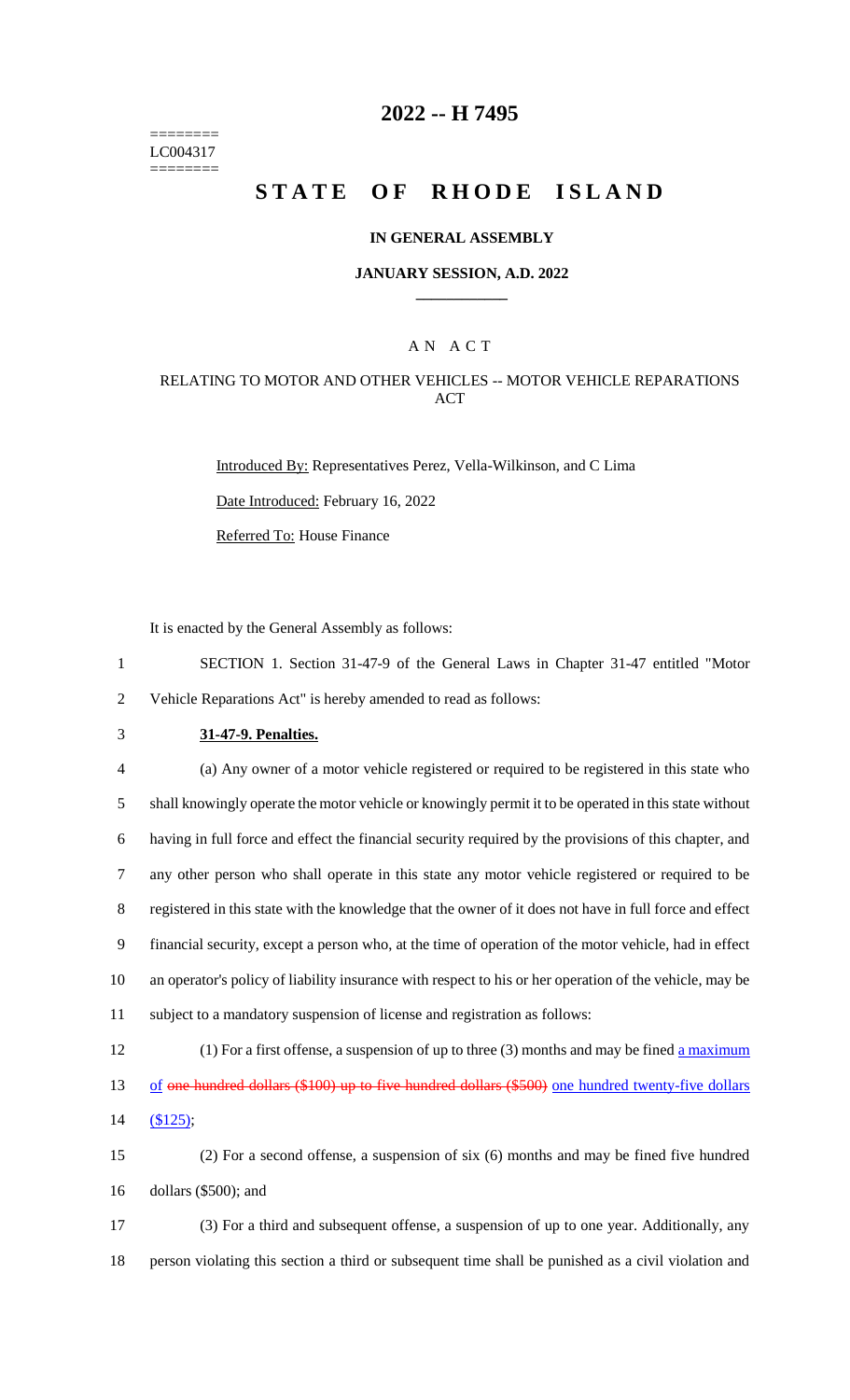may be fined one thousand dollars (\$1,000).

 (b) An order of suspension and impoundment of a license or registration, or both, shall state that date on or before which the person is required to surrender the person's license or certificate of registration and registration plates. The person is deemed to have surrendered the license or certificate of registration and registration plates, in compliance with the order, if the person does either of the following:

 (1) On or before the date specified in the order, personally delivers the license or certificate of registration and registration plates, or causes the delivery of those items, to the administrator of the division of motor vehicles or court, whichever issued the order; or

 (2) Mails the license or certificate of registration and registration plates to the administrator of the division of motor vehicles, in an envelope or container bearing a postmark showing a date no later than the date specified in the order.

 (c) The administrator of the division of motor vehicles shall not restore any operating privileges or registration rights suspended under this section or return any license, certificate of registration, or registration plates impounded under this section unless the rights are not subject to suspension or revocation under any other law and unless the person, in addition to complying with all other conditions required by law for reinstatement of operating privileges or registration rights, complies with all of the following:

 (1) Pays a reinstatement fee of thirty dollars (\$30.00). The reinstatement fee may be increased, upon approval of the administrator of the division of motor vehicles, up to an amount not exceeding fifty dollars (\$50.00); and

 (2) Files and maintains proof of financial security. To facilitate the administration of this chapter the clerk of the courts shall notify the administrator of the division of motor vehicles of all persons against whom judgments have been entered arising out of a motor vehicle collision.

 (d) For the purpose of this section, an "operator's policy of liability insurance" means a policy issued by an insurance carrier duly authorized to transact business in this state that shall insure the person named in it as insured, against loss from the liability imposed upon him or her by law for damages, including damages for care and loss of services, because of bodily injury to or death of any person and injury to or destruction of property arising out of the use by him or her of any motor vehicle not owned by him or her, subject to the same minimum provisions and approval required by this chapter with respect to an owner's policy of liability insurance. With respect to a nonresident, the policy may also be issued by a nonadmitted insurance carrier provided the requirements of this chapter, with respect to issuance of an owner's policy of liability insurance by the carrier, have been met.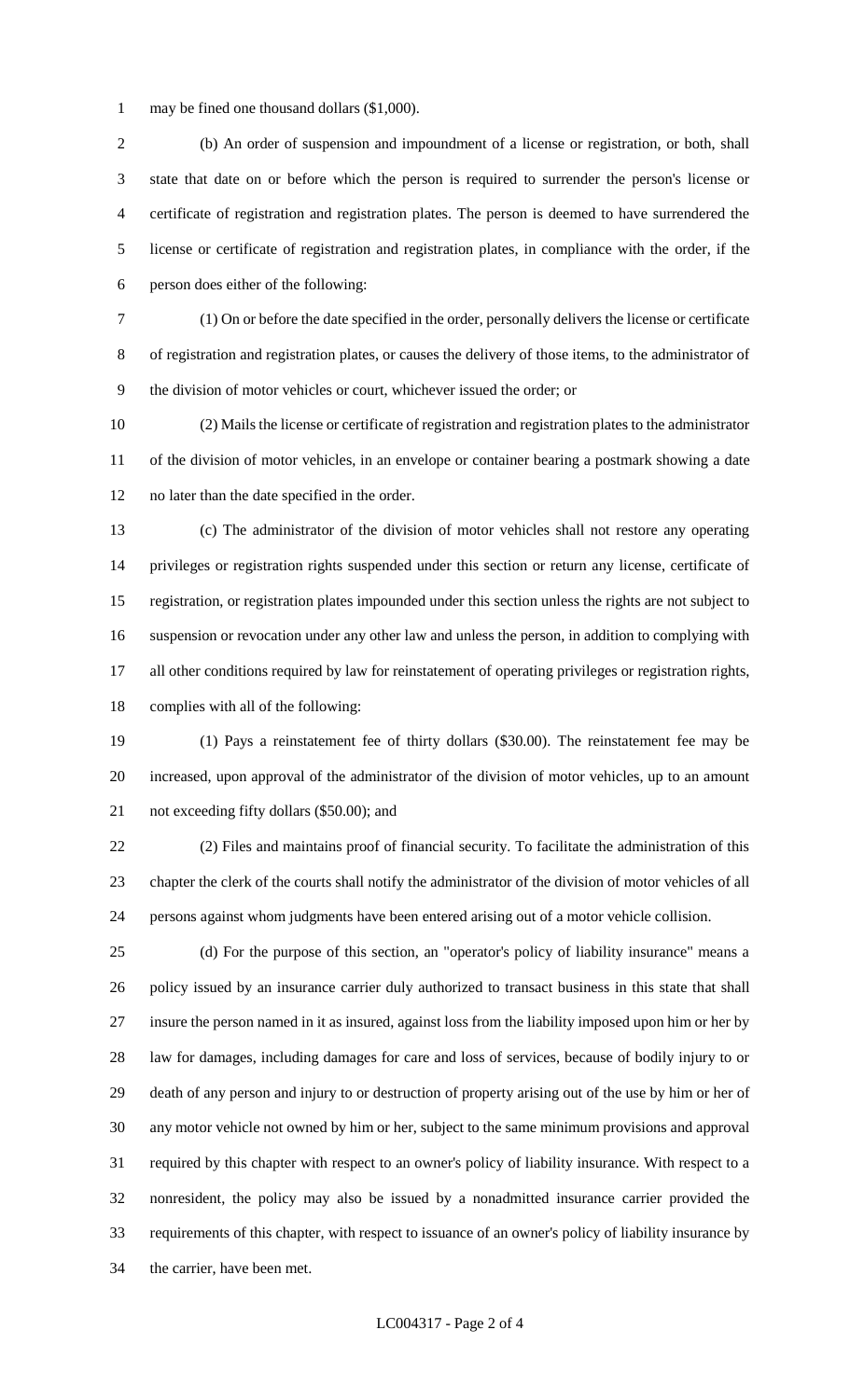1 SECTION 2. This act shall take effect upon passage.

#### $=$ LC004317  $=$